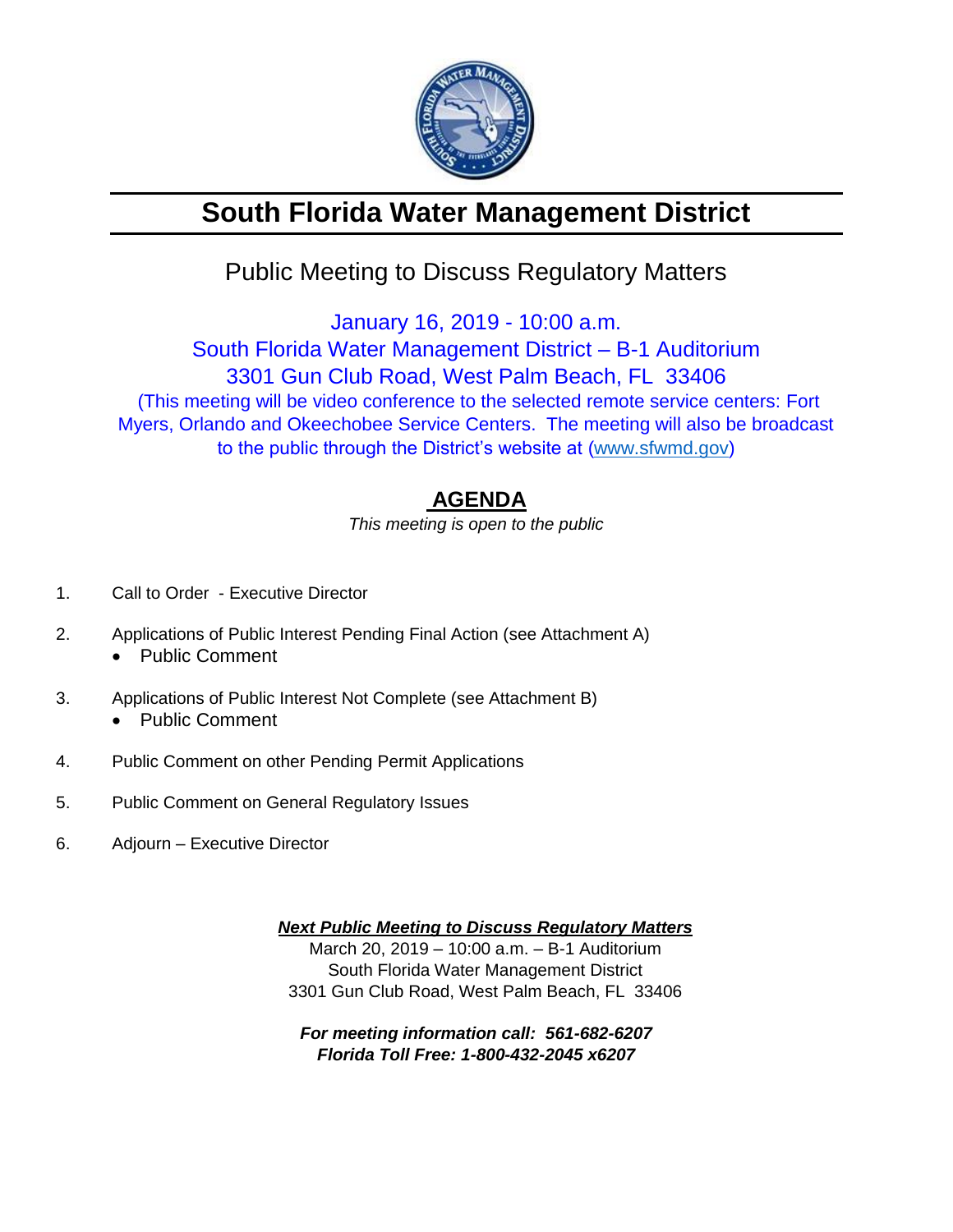#### **Applications of Public Interest PENDING FINAL ACTION Public Meeting to Discuss Regulatory Matters** BAP\_AGENDA\_HPC\_APPS **South Florida Water Management District**

### **ATTACHMENT A**

|     | <b>County</b> |                        | App No / Project Name                   | <b>Permittee</b>                                                 | Default date | <b>Waiver Exp</b><br>date |
|-----|---------------|------------------------|-----------------------------------------|------------------------------------------------------------------|--------------|---------------------------|
| A-1 | PALM BEACH    | 150410-5<br>50-05422-P | ACREAGE RELIEVER ROAD / S R 7 EXTENSION | FLORIDA DEPARTMENT OF TRANSPORTATION<br><b>PALM BEACH COUNTY</b> | 09-MAY-2017  |                           |